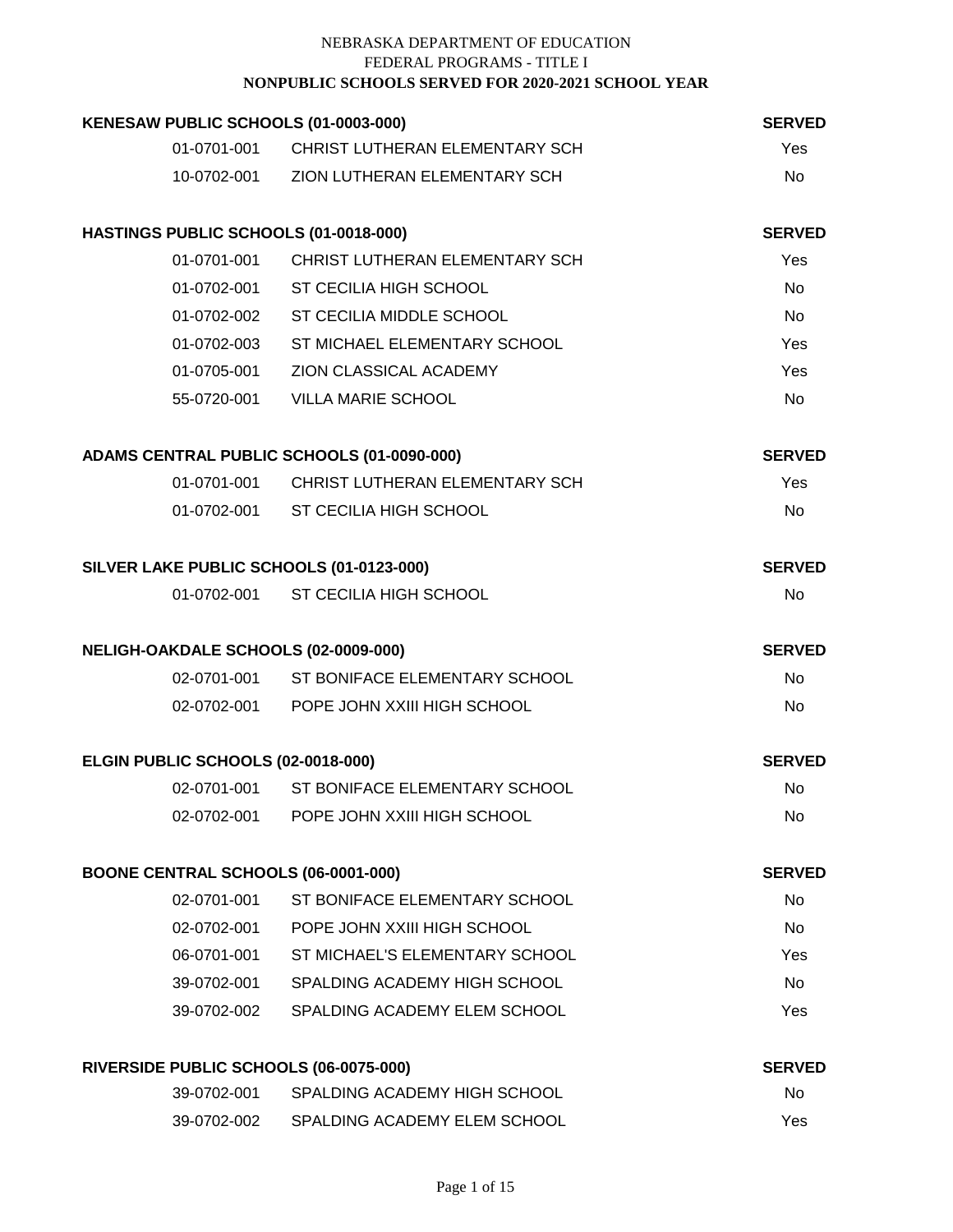| ALLIANCE PUBLIC SCHOOLS (07-0006-000)      |                                                  | <b>SERVED</b> |
|--------------------------------------------|--------------------------------------------------|---------------|
|                                            | 07-0701-002 ST AGNES ACADEMY                     | Yes           |
|                                            | 07-0705-001 IMMANUAL EVANGELICAL LUTHERAN SCHOOL | Yes           |
| GIBBON PUBLIC SCHOOLS (10-0002-000)        |                                                  | <b>SERVED</b> |
|                                            | 10-0701-001 KEARNEY CATHOLIC HIGH SCHOOL         | No            |
|                                            | 10-0701-002 KEARNEY CATHOLIC MIDDLE SCHOOL       | No            |
|                                            | 10-0702-001 ZION LUTHERAN ELEMENTARY SCH         | No            |
| KEARNEY PUBLIC SCHOOLS (10-0007-000)       |                                                  | <b>SERVED</b> |
|                                            | 10-0701-001 KEARNEY CATHOLIC HIGH SCHOOL         | No            |
|                                            | 10-0701-002 KEARNEY CATHOLIC MIDDLE SCHOOL       | No            |
|                                            | 10-0702-001 ZION LUTHERAN ELEMENTARY SCH         | <b>No</b>     |
| OAKLAND CRAIG PUBLIC SCHOOLS (11-0014-000) |                                                  | <b>SERVED</b> |
|                                            | 87-0701-001 ST AUGUSTINE ELEMENTARY SCHOOL       | <b>No</b>     |
| DAVID CITY PUBLIC SCHOOLS (12-0056-000)    |                                                  | <b>SERVED</b> |
|                                            | 12-0701-001 AQUINAS HIGH SCHOOL                  | <b>No</b>     |
|                                            | 12-0701-002 ST MARY'S ELEMENTARY SCHOOL          | Yes           |
|                                            | 12-0701-003 AQUINAS MIDDLE SCHOOL                | No            |
|                                            | 71-0701-001 IMMANUEL LUTHERAN ELEM SCHOOL        | Yes           |
| 80-0701-002                                | ST JOHN LUTHERAN ELEM SCHOOL                     | No            |
| EAST BUTLER PUBLIC SCHOOLS (12-0502-000)   |                                                  | <b>SERVED</b> |
| 12-0701-001                                | AQUINAS HIGH SCHOOL                              | No            |
| 12-0701-002                                | ST MARY'S ELEMENTARY SCHOOL                      | Yes           |
| 12-0701-003                                | AQUINAS MIDDLE SCHOOL                            | No            |
| 78-0701-001                                | ST WENCESLAUS ELEMENTARY SCH                     | Yes           |
| 78-0702-001                                | <b>BISHOP NEUMANN HIGH SCHOOL</b>                | No            |
|                                            | PLATTSMOUTH COMMUNITY SCHOOLS (13-0001-000)      | <b>SERVED</b> |
| 13-0701-001                                | ST JOHN THE BAPTIST ELEMENTARY                   | Yes           |
| 66-0701-001                                | LOURDES CENTRAL HIGH SCHOOL                      | No            |
| 77-0701-001                                | ST MARY ELEMENTARY SCHOOL                        | No            |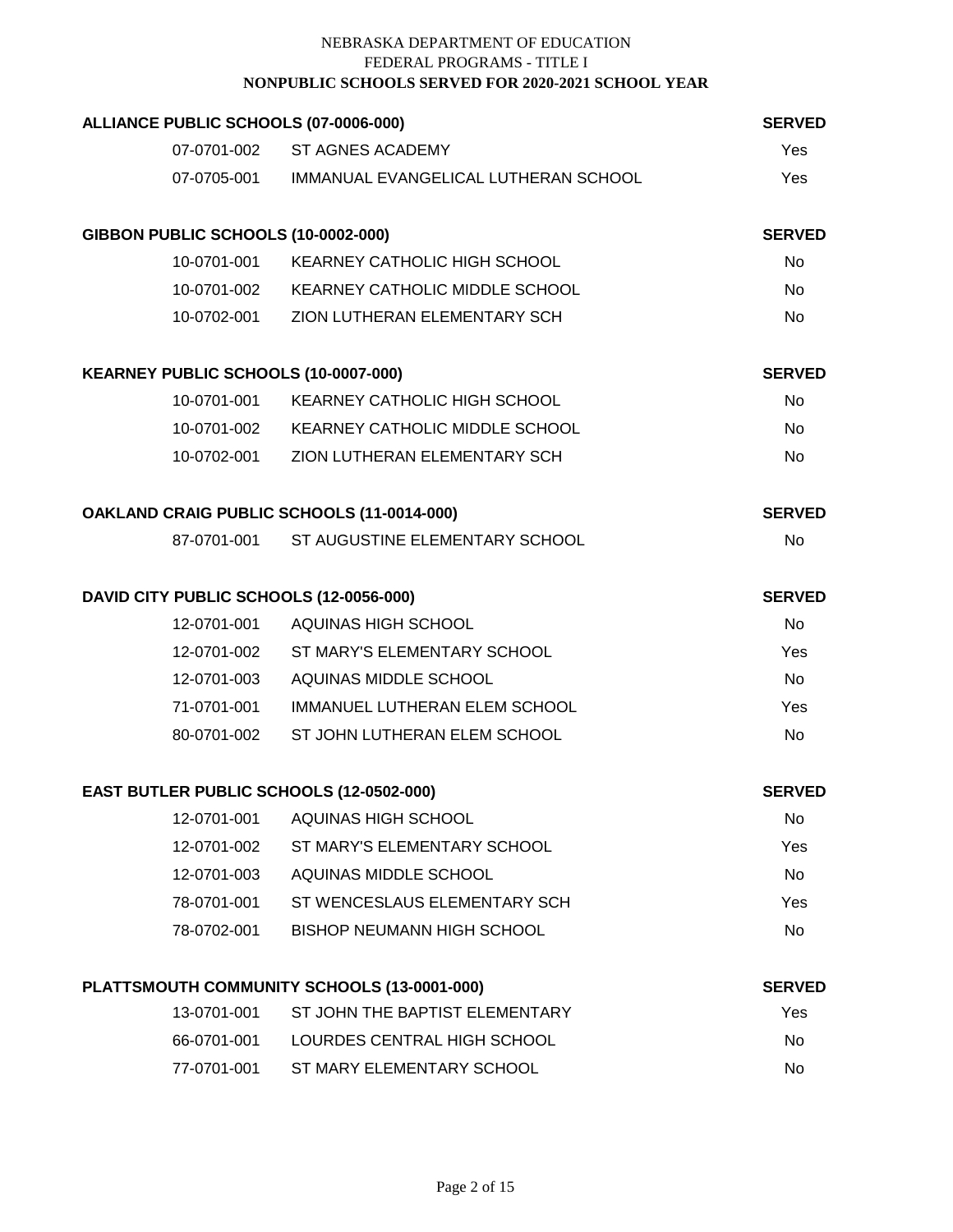| CONESTOGA PUBLIC SCHOOLS (13-0056-000)   |                                                     | <b>SERVED</b> |
|------------------------------------------|-----------------------------------------------------|---------------|
|                                          | 13-0701-001 ST JOHN THE BAPTIST ELEMENTARY          | <b>No</b>     |
|                                          | HARTINGTON NEWCASTLE PUBLIC SCHOOLS (14-0008-000)   | <b>SERVED</b> |
|                                          | 14-0701-001 HOLY TRINITY ELEMENTARY SCHOOL          | Yes           |
|                                          | 14-0702-001 CEDAR CATHOLIC HIGH SCHOOL              | <b>No</b>     |
|                                          | 14-0704-001 EAST AND WEST CATHOLIC ELEMENTARY SCH   | Yes           |
| RANDOLPH PUBLIC SCHOOLS (14-0045-000)    |                                                     | <b>SERVED</b> |
|                                          | 14-0701-001 HOLY TRINITY ELEMENTARY SCHOOL          | Yes           |
|                                          | 14-0702-001 CEDAR CATHOLIC HIGH SCHOOL              | <b>No</b>     |
|                                          | LAUREL-CONCORD-COLERIDGE SCHOOL (14-0054-000)       | <b>SERVED</b> |
|                                          | 14-0701-001 HOLY TRINITY ELEMENTARY SCHOOL          | Yes           |
|                                          | 14-0702-001 CEDAR CATHOLIC HIGH SCHOOL              | <b>No</b>     |
| WYNOT PUBLIC SCHOOLS (14-0101-000)       |                                                     | <b>SERVED</b> |
|                                          | 14-0702-001 CEDAR CATHOLIC HIGH SCHOOL              | No            |
|                                          | 14-0704-001 EAST AND WEST CATHOLIC ELEMENTARY SCH   | Yes           |
| CLARKSON PUBLIC SCHOOLS (19-0058-000)    |                                                     | <b>SERVED</b> |
|                                          | 19-0703-001 ST JOHN NEUMANN ELEMENTARY SCH          | Yes           |
|                                          | HOWELLS-DODGE CONSOLIDATED SCHOOLS (19-0070-000)    | <b>SERVED</b> |
| 19-0704-001                              | HOWELLS COMMUNITY CATHOLIC SCHOOL                   | Yes           |
|                                          | 27-0704-001 ST WENCESLAUS ELEM SCHOOL               | Yes           |
| SCHUYLER COMMUNITY SCHOOLS (19-0123-000) |                                                     | <b>SERVED</b> |
| 12-0701-001                              | AQUINAS HIGH SCHOOL                                 | No            |
|                                          | 12-0701-002 ST MARY'S ELEMENTARY SCHOOL             | Yes           |
|                                          | 12-0701-003 AQUINAS MIDDLE SCHOOL                   | <b>No</b>     |
|                                          | 71-0701-001 IMMANUEL LUTHERAN ELEM SCHOOL           | Yes           |
| WEST POINT PUBLIC SCHOOLS (20-0001-000)  |                                                     | <b>SERVED</b> |
| 20-0703-001                              | ST PAUL LUTHERAN ELEM SCHOOL                        | No            |
|                                          | 20-0710-001 WEST POINT CENTRAL CATHOLIC HIGH SCHOOL | No            |
| 20-0710-002                              | GUARDIAN ANGELS ELEMENTARY SCHOOL                   | No            |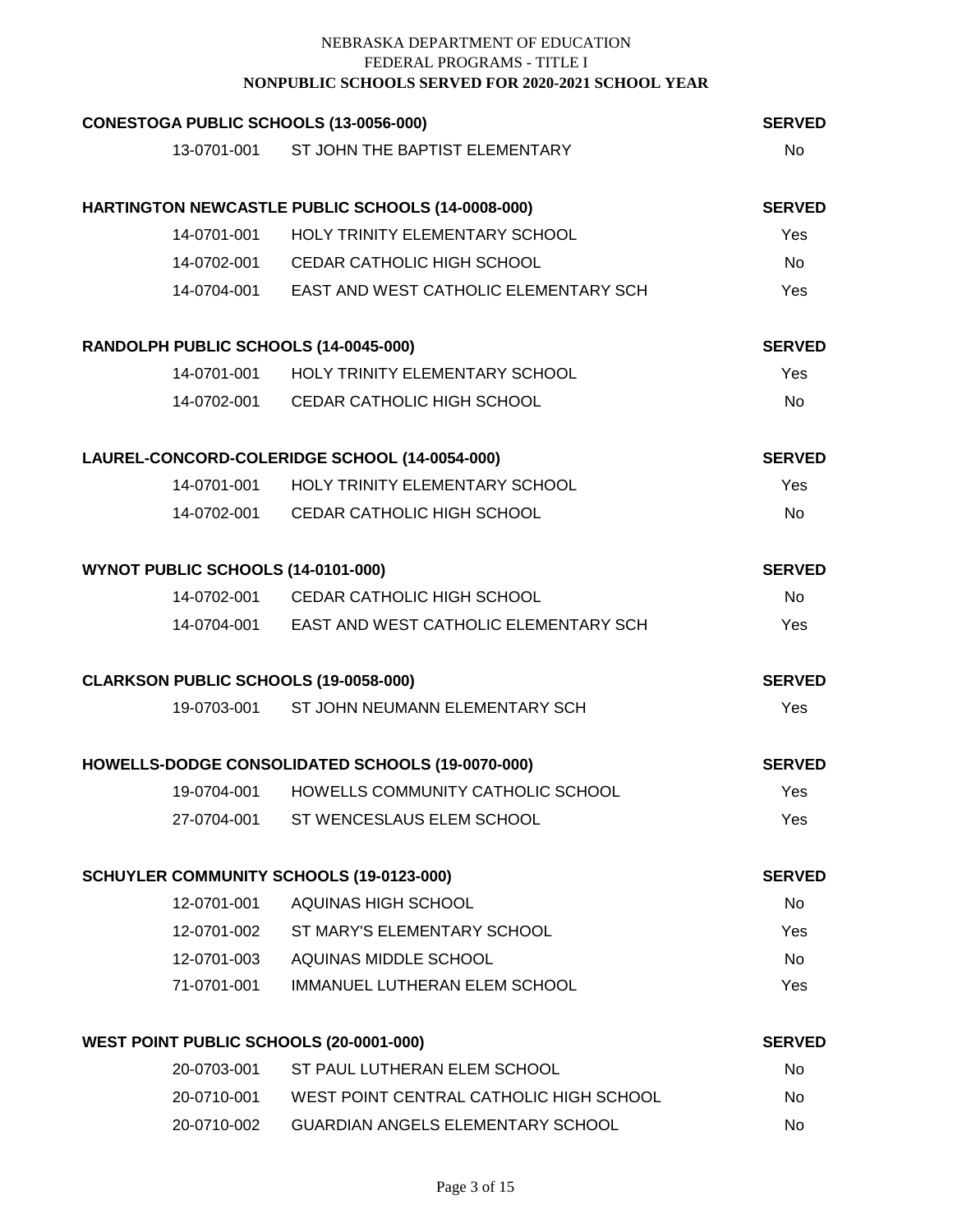| SO SIOUX CITY COMMUNITY SCHS (22-0011-000)  |                                                | <b>SERVED</b> |
|---------------------------------------------|------------------------------------------------|---------------|
|                                             | 22-0701-001 ST MICHAEL ELEMENTARY SCHOOL       | Yes           |
|                                             | 87-0701-001 ST AUGUSTINE ELEMENTARY SCHOOL     | <b>No</b>     |
| HOMER COMMUNITY SCHOOLS (22-0031-000)       |                                                | <b>SERVED</b> |
|                                             | 22-0701-001 ST MICHAEL ELEMENTARY SCHOOL       | Yes           |
| CHADRON PUBLIC SCHOOLS (23-0002-000)        |                                                | <b>SERVED</b> |
|                                             | 23-0706-001 GREAT FOUNDATIONS CHRISTIAN SCHOOL | <b>No</b>     |
| <b>OVERTON PUBLIC SCHOOLS (24-0004-000)</b> |                                                | <b>SERVED</b> |
|                                             | 10-0701-001 KEARNEY CATHOLIC HIGH SCHOOL       | <b>No</b>     |
|                                             | EMERSON-HUBBARD PUBLIC SCHOOLS (26-0561-000)   | <b>SERVED</b> |
|                                             | 87-0701-001 ST AUGUSTINE ELEMENTARY SCHOOL     | <b>No</b>     |
| FREMONT PUBLIC SCHOOLS (27-0001-000)        |                                                | <b>SERVED</b> |
|                                             | 27-0701-001 ARCHBISHOP BERGAN HIGH SCH         | <b>No</b>     |
|                                             | 27-0701-002 ARCHBISHOP BERGAN MIDDLE SCH       | <b>No</b>     |
|                                             | 27-0702-002 TRINITY LUTHERAN ELEM SCH EAST     | Yes           |
|                                             | 27-0706-001 ARCHBISHOP BERGAN ELEMENTARY       | Yes           |
| LOGAN VIEW PUBLIC SCHOOLS (27-0594-000)     |                                                | <b>SERVED</b> |
|                                             | 27-0701-001 ARCHBISHOP BERGAN HIGH SCH         | <b>No</b>     |
|                                             | NORTH BEND CENTRAL PUBLIC SCHS (27-0595-000)   | <b>SERVED</b> |
| 12-0701-001                                 | AQUINAS HIGH SCHOOL                            | No.           |
| 27-0701-001                                 | ARCHBISHOP BERGAN HIGH SCH                     | No            |
| <b>OMAHA PUBLIC SCHOOLS (28-0001-000)</b>   |                                                | <b>SERVED</b> |
| 28-0702-001                                 | <b>JESUIT ACADEMY</b>                          | Yes           |
| 28-0703-001                                 | <b>BOYS TOWN HIGH SCHOOL</b>                   | No            |
| 28-0703-002                                 | N H WEGNER SCHOOL                              | No            |
| 28-0709-001                                 | ALL SAINTS CATHOLIC SCHOOL                     | Yes           |
| 28-0712-001                                 | CHRIST THE KING CATHOLIC SCH                   | Yes           |
| 28-0718-001                                 | <b>GETHSEMANE LUTHERAN ELEMENTARY</b>          | Yes           |
| 28-0719-001                                 | GOOD SHEPHERD ELEMENTARY SCH                   | Yes           |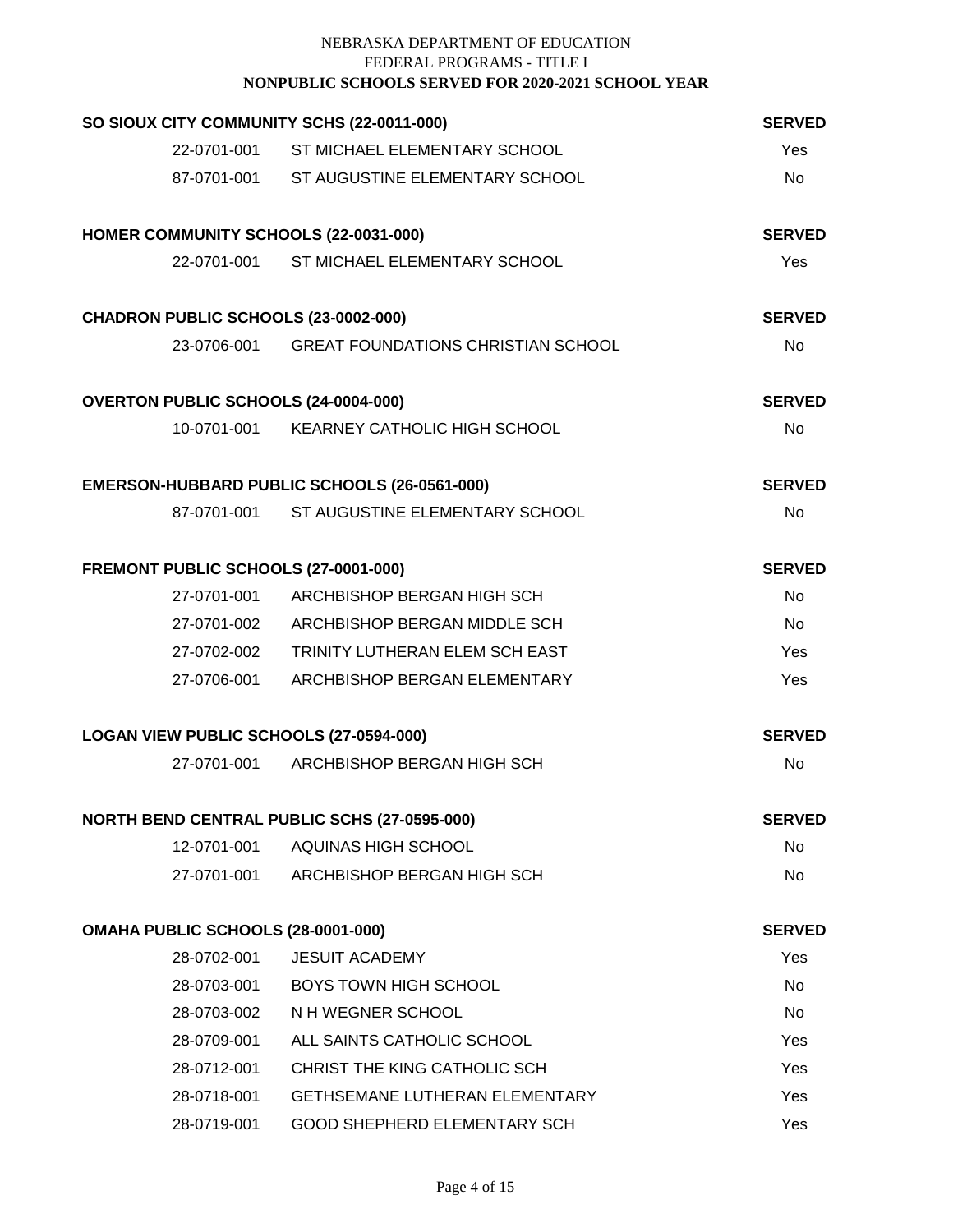| 28-0720-001 | <b>HOLY CROSS CATHOLIC SCHOOL</b> | Yes        |
|-------------|-----------------------------------|------------|
| 28-0722-002 | HOLY NAME ELEMENTARY SCHOOL       | Yes        |
| 28-0726-001 | <b>MARIAN HIGH SCHOOL</b>         | Yes        |
| 28-0727-001 | <b>MARY OUR QUEEN ELEM SCHOOL</b> | Yes.       |
| 28-0729-001 | ST VINCENT DE PAUL ELEMENTARY     | Yes        |
| 28-0730-001 | <b>MERCY HIGH SCHOOL</b>          | Yes        |
| 28-0736-001 | OUR LADY OF LOURDES ELEM SCH      | Yes        |
| 28-0740-001 | RONCALLI CATHOLIC HIGH SCHOOL     | Yes        |
| 28-0741-001 | SACRED HEART ELEMENTARY SCHOOL    | <b>Yes</b> |
| 28-0746-001 | ST BERNARD ELEMENTARY SCHOOL      | Yes        |
| 28-0748-002 | ST CECILIA CATHEDRAL ELEM         | Yes.       |
| 28-0751-001 | ST GERALD ELEMENTARY SCHOOL       | Yes        |
| 28-0752-001 | ST JAMES-SETON ELEMENTARY SCH     | Yes        |
| 28-0753-001 | ST JOAN OF ARC ELEMENTARY SCH     | Yes        |
| 28-0754-001 | CONCORDIA ACADEMY                 | Yes        |
| 28-0755-001 | ST MARGARET MARY ELEM SCHOOL      | Yes        |
| 28-0759-001 | STS PETER & PAUL ELEM SCHOOL      | Yes        |
| 28-0760-001 | ST PHILIP NERI ELEM SCHOOL        | Yes        |
| 28-0761-001 | ST PIUS X / ST LEO ELEMENTARY     | <b>Yes</b> |
| 28-0763-001 | ST ROBERT BELLARMINE ELEM         | Yes        |
| 28-0765-001 | ST THOMAS MORE ELEM SCHOOL        | <b>Yes</b> |
| 28-0775-001 | <b>NELSON MANDELA ELEMENTARY</b>  | Yes        |
| 28-0787-001 | THE DUAL LANGUAGE ACADEMY         | Yes        |
| 28-0791-001 | ST WENCESLAUS SCHOOL              | <b>Yes</b> |
| 28-0796-001 | <b>OMAHA STREET SCHOOL</b>        | Yes        |
| 77-0701-001 | ST MARY ELEMENTARY SCHOOL         | <b>Yes</b> |
| 77-0702-001 | ST BERNADETTE ELEMENTARY SCH      | Yes        |
| 77-0703-001 | DANIEL J GROSS CATHOLIC HIGH      | Yes        |
| 77-0706-001 | ST MATTHEW THE EVANGELIST SCH     | Yes        |

# **ELKHORN PUBLIC SCHOOLS (28-0010-000)**

# **SERVED**

| 28-0712-001 | CHRIST THE KING CATHOLIC SCH   | No |
|-------------|--------------------------------|----|
| 28-0723-001 | ST PATRICK'S CATHOLIC ELEM SCH | No |
| 28-0726-001 | MARIAN HIGH SCHOOL             | No |
| 28-0753-001 | ST JOAN OF ARC ELEMENTARY SCH  | No |
| 28-0754-001 | CONCORDIA ACADEMY              | No |
| 28-0791-001 | ST WENCESLAUS SCHOOL           | No |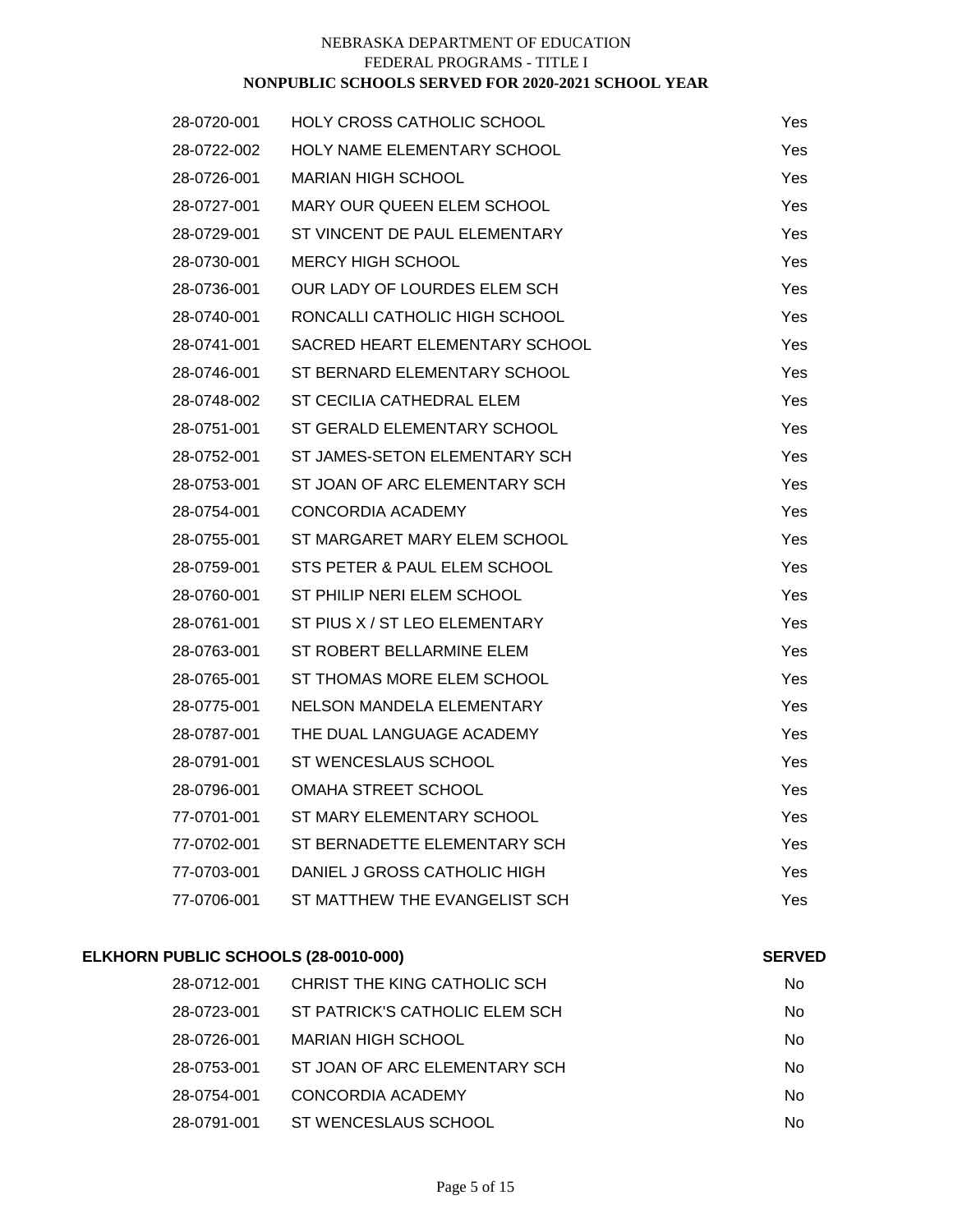| DOUGLAS CO WEST COMMUNITY SCHS (28-0015-000) | <b>SERVED</b>                       |                |
|----------------------------------------------|-------------------------------------|----------------|
| 28-0726-001                                  | <b>MARIAN HIGH SCHOOL</b>           | No             |
|                                              |                                     |                |
| MILLARD PUBLIC SCHOOLS (28-0017-000)         |                                     | <b>SERVED</b>  |
| 28-0703-001                                  | BOYS TOWN HIGH SCHOOL               | No             |
| 28-0703-002                                  | N H WEGNER SCHOOL                   | No             |
| 28-0708-001                                  | ST STEPHEN THE MARTYR SCHOOL        | Yes            |
| 28-0712-001                                  | CHRIST THE KING CATHOLIC SCH        | <b>No</b>      |
| 28-0719-001                                  | <b>GOOD SHEPHERD ELEMENTARY SCH</b> | <b>No</b>      |
| 28-0720-001                                  | <b>HOLY CROSS CATHOLIC SCHOOL</b>   | Yes            |
| 28-0726-001                                  | <b>MARIAN HIGH SCHOOL</b>           | No             |
| 28-0727-001                                  | MARY OUR QUEEN ELEM SCHOOL          | Yes            |
| 28-0729-001                                  | ST VINCENT DE PAUL ELEMENTARY       | No             |
| 28-0751-001                                  | ST GERALD ELEMENTARY SCHOOL         | Yes            |
| 28-0753-001                                  | ST JOAN OF ARC ELEMENTARY SCH       | Yes            |
| 28-0759-001                                  | STS PETER & PAUL ELEM SCHOOL        | Yes            |
| 28-0761-001                                  | ST PIUS X / ST LEO ELEMENTARY       | <b>No</b>      |
| 28-0765-001                                  | ST THOMAS MORE ELEM SCHOOL          | N <sub>0</sub> |
| 28-0791-001                                  | ST WENCESLAUS SCHOOL                | Yes            |
|                                              |                                     |                |

# **RALSTON PUBLIC SCHOOLS (28-0054-000)**

**SERVED**

**SERVED**

| 28-0720-001 | <b>HOLY CROSS CATHOLIC SCHOOL</b> | Yes |
|-------------|-----------------------------------|-----|
| 28-0751-001 | ST GERALD ELEMENTARY SCHOOL       | Yes |
| 28-0753-001 | ST JOAN OF ARC ELEMENTARY SCH     | No  |
| 28-0759-001 | STS PETER & PAUL ELEM SCHOOL      | No  |
| 28-0765-001 | ST THOMAS MORE ELEM SCHOOL        | Yes |
| 28-0787-001 | THE DUAL LANGUAGE ACADEMY         | No  |
| 77-0702-001 | ST BERNADETTE ELEMENTARY SCH      | Yes |
|             |                                   |     |

# **BENNINGTON PUBLIC SCHOOLS (28-0059-000)**

| 28-0712-001 | CHRIST THE KING CATHOLIC SCH  | No  |
|-------------|-------------------------------|-----|
| 28-0740-001 | RONCALLI CATHOLIC HIGH SCHOOL | No. |
| 28-0752-001 | ST JAMES-SETON ELEMENTARY SCH | Nο  |
| 28-0754-001 | CONCORDIA ACADEMY             | Nο  |
| 28-0761-001 | ST PIUS X / ST LEO ELEMENTARY | No  |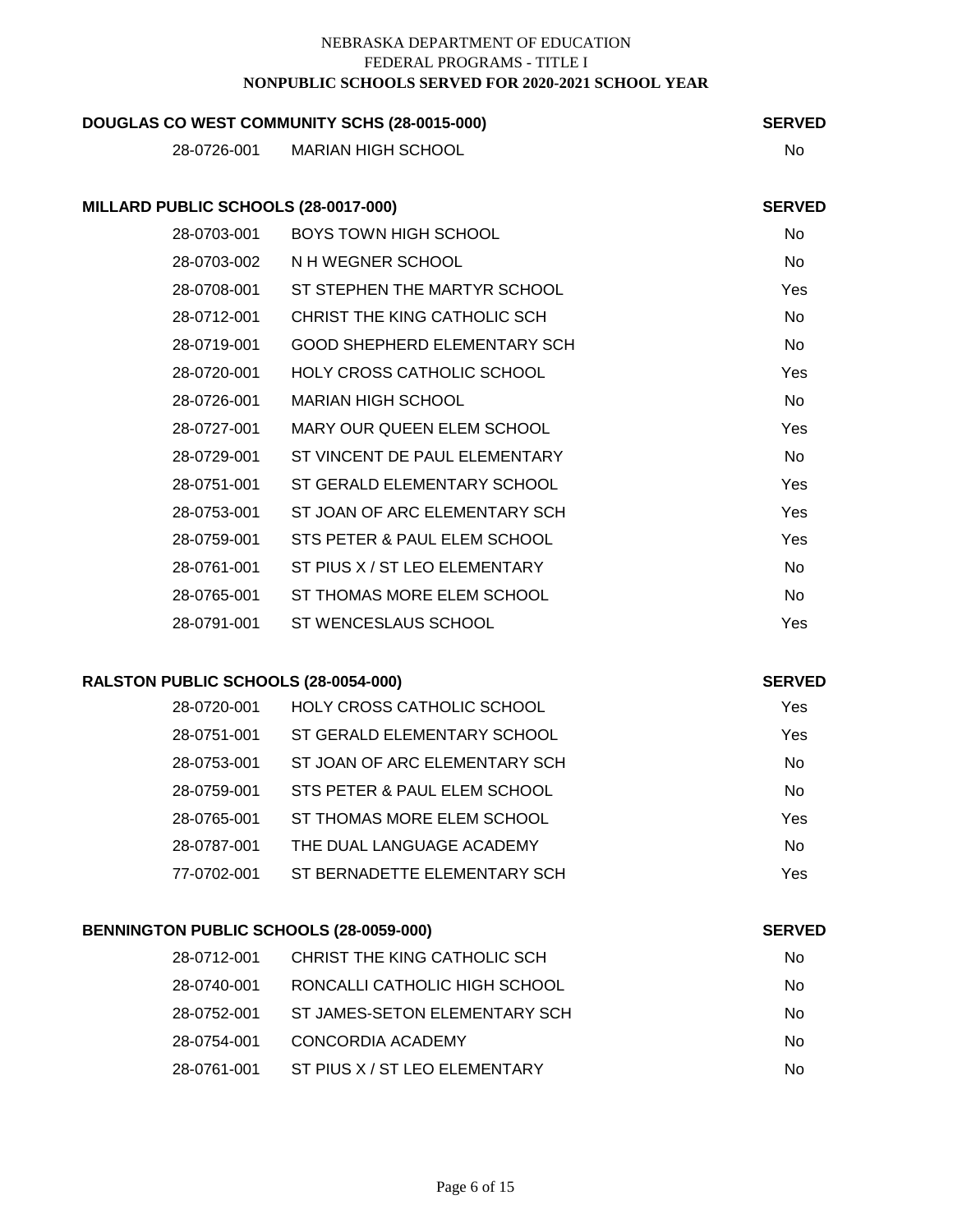# **WESTSIDE COMMUNITY SCHOOLS (28-0066-000)**

| COMMUNITY SCHOOLS (28-0066-000) |                               | <b>SERVED</b> |
|---------------------------------|-------------------------------|---------------|
| 28-0712-001                     | CHRIST THE KING CATHOLIC SCH  | <b>Yes</b>    |
| 28-0720-001                     | HOLY CROSS CATHOLIC SCHOOL    | Yes           |
| 28-0726-001                     | <b>MARIAN HIGH SCHOOL</b>     | No.           |
| 28-0727-001                     | MARY OUR QUEEN ELEM SCHOOL    | Yes           |
| 28-0729-001                     | ST VINCENT DE PAUL ELEMENTARY | No.           |
| 28-0752-001                     | ST JAMES-SETON ELEMENTARY SCH | Yes           |
| 28-0753-001                     | ST JOAN OF ARC ELEMENTARY SCH | <b>Yes</b>    |
| 28-0754-001                     | CONCORDIA ACADEMY             | No.           |
| 28-0755-001                     | ST MARGARET MARY ELEM SCHOOL  | Yes           |
| 28-0761-001                     | ST PIUS X / ST LEO ELEMENTARY | Yes           |
| 28-0763-001                     | ST ROBERT BELLARMINE ELEM     | <b>Yes</b>    |
| 28-0765-001                     | ST THOMAS MORE ELEM SCHOOL    | <b>Yes</b>    |
| 28-0787-001                     | THE DUAL LANGUAGE ACADEMY     | Yes           |

| SOUTHERN SCHOOL DISTRICT 1 (34-0001-000) | <b>SERVED</b>                  |     |
|------------------------------------------|--------------------------------|-----|
| 34-0702-001                              | ST PAUL'S LUTHERAN ELEM SCHOOL | Yes |

| <b>BEATRICE PUBLIC SCHOOLS (34-0015-000)</b> | <b>SERVED</b>                  |     |
|----------------------------------------------|--------------------------------|-----|
| 34-0701-001                                  | ST JOSEPH ELEMENTARY SCHOOL    | Yes |
| 34-0702-001                                  | ST PAUL'S LUTHERAN ELEM SCHOOL | Yes |
| 48-0702-001                                  | ST PAUL'S LUTHERAN ELEM SCHOOL | No. |
|                                              |                                |     |

| DILLER-ODELL PUBLIC SCHOOLS (34-0100-000) |                                | <b>SERVED</b> |
|-------------------------------------------|--------------------------------|---------------|
| 34-0702-001                               | ST PAUL'S LUTHERAN ELEM SCHOOL | N٥            |

| <b>CENTRAL VALLEY PUBLIC SCHOOLS (39-0060-000)</b> |                              | <b>SERVED</b> |
|----------------------------------------------------|------------------------------|---------------|
| 39-0702-001                                        | SPALDING ACADEMY HIGH SCHOOL | Nο            |
| 39-0702-002                                        | SPALDING ACADEMY ELEM SCHOOL | Nο            |

| <b>GRAND ISLAND PUBLIC SCHOOLS (40-0002-000)</b> |                              | <b>SERVED</b> |
|--------------------------------------------------|------------------------------|---------------|
| 40-0704-001                                      | TRINITY LUTHERAN ELEM SCHOOL | Yes           |
| 55-0720-001                                      | VILLA MARIE SCHOOL           | No.           |

| HAMPTON PUBLIC SCHOOL (41-0091-000) |                              | <b>SERVED</b> |
|-------------------------------------|------------------------------|---------------|
| 41-0702-001                         | HAMPTON LUTHERAN ELEM SCHOOL | Yes           |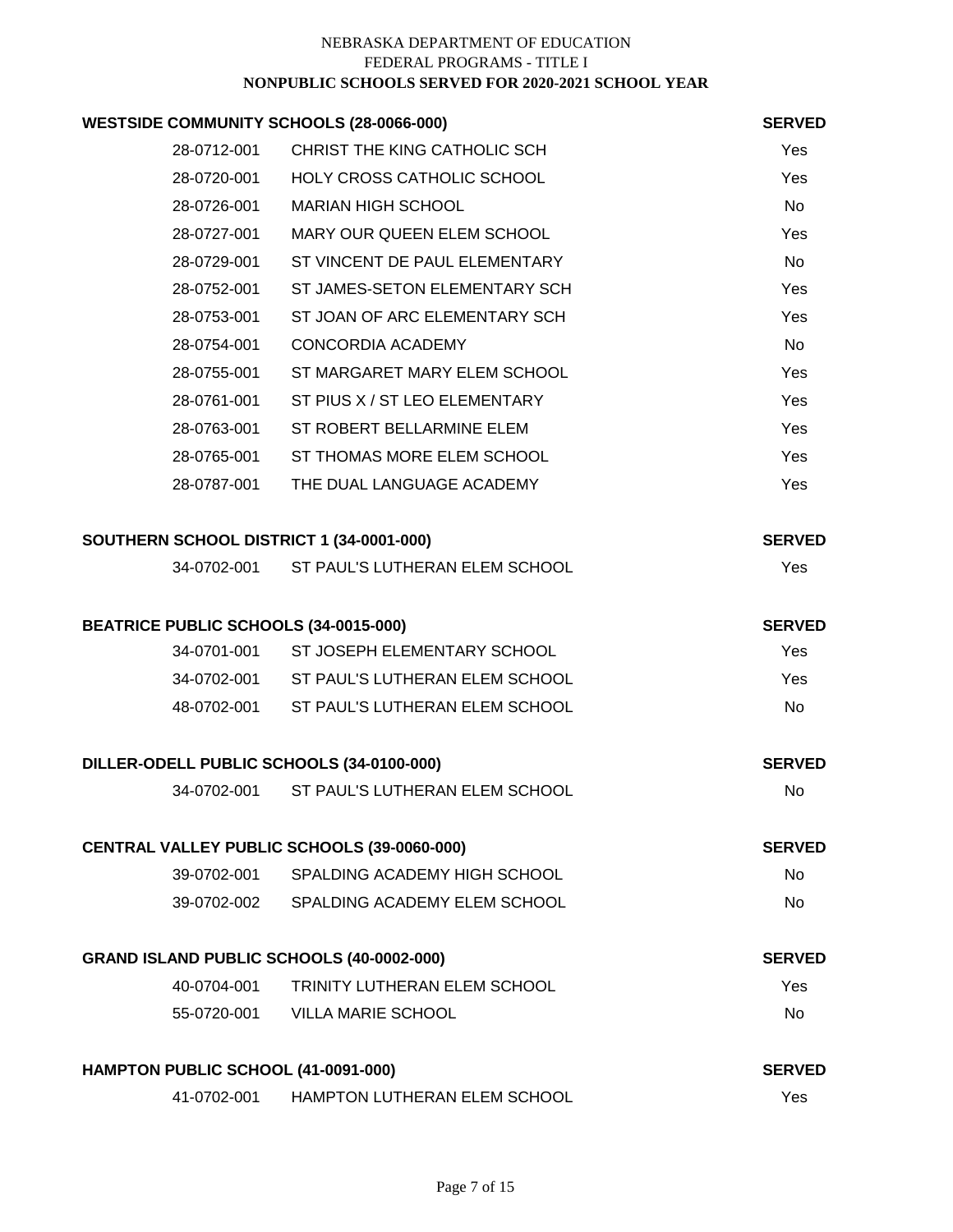| ALMA PUBLIC SCHOOLS (42-0002-000)              |                                                         | <b>SERVED</b> |
|------------------------------------------------|---------------------------------------------------------|---------------|
|                                                | 69-0705-001 ALL SAINTS CATHOLIC SCHOOL                  | <b>No</b>     |
|                                                |                                                         |               |
| O'NEILL PUBLIC SCHOOLS (45-0007-000)           |                                                         | <b>SERVED</b> |
|                                                | 45-0701-001 ST MARY'S HIGH SCHOOL                       | <b>No</b>     |
|                                                | 45-0701-002 ST MARY'S ELEMENTARY SCHOOL                 | Yes           |
| WEST HOLT PUBLIC SCHOOLS (45-0239-000)         |                                                         | <b>SERVED</b> |
|                                                | 45-0703-001 ST JOSEPH'S ELEMENTARY SCHOOL               | Yes           |
| FAIRBURY PUBLIC SCHOOLS (48-0008-000)          |                                                         | <b>SERVED</b> |
|                                                | 48-0702-001 ST PAUL'S LUTHERAN ELEM SCHOOL              | Yes           |
| TRI COUNTY PUBLIC SCHOOLS (48-0300-000)        |                                                         | <b>SERVED</b> |
|                                                | 48-0702-001 ST PAUL'S LUTHERAN ELEM SCHOOL              | Yes           |
|                                                | JOHNSON CO CENTRAL PUBLIC SCHS (49-0050-000)            | <b>SERVED</b> |
|                                                | 49-0702-001 ST ANDREW ELEMENTARY SCHOOL                 | Yes           |
|                                                | 55-0720-001 VILLA MARIE SCHOOL                          | <b>No</b>     |
| MINDEN PUBLIC SCHOOLS (50-0503-000)            |                                                         | <b>SERVED</b> |
|                                                | 10-0702-001 ZION LUTHERAN ELEMENTARY SCH                | <b>No</b>     |
| OGALLALA PUBLIC SCHOOLS (51-0001-000)          |                                                         | <b>SERVED</b> |
|                                                | 51-0701-001 ST LUKE ELEMENTARY SCHOOL                   | Yes           |
|                                                | 51-0702-001 ST PAUL'S LUTHERAN ELEM SCHOOL              | Yes           |
|                                                | <b>CREIGHTON COMMUNITY PUBLIC SCHOOLS (54-0013-000)</b> | <b>SERVED</b> |
| 54-0701-001                                    | ST LUDGER ELEMENTARY SCHOOL                             | Yes           |
| <b>CROFTON COMMUNITY SCHOOLS (54-0096-000)</b> |                                                         | <b>SERVED</b> |
|                                                | 54-0702-001 ST ROSE OF LIMA ELEM SCHOOL                 | Yes           |
| LINCOLN PUBLIC SCHOOLS (55-0001-000)           |                                                         | <b>SERVED</b> |
|                                                | 55-0701-001 BLESSED SACRAMENT CATHOLIC ELEM SCHOOL      | Yes           |
|                                                | 55-0702-001 MESSIAH LUTHERAN ELEMENTARY SCHOOL          | No            |
|                                                | 55-0703-001 CATHEDRAL OF RISEN CHRIST ELEM              | Yes           |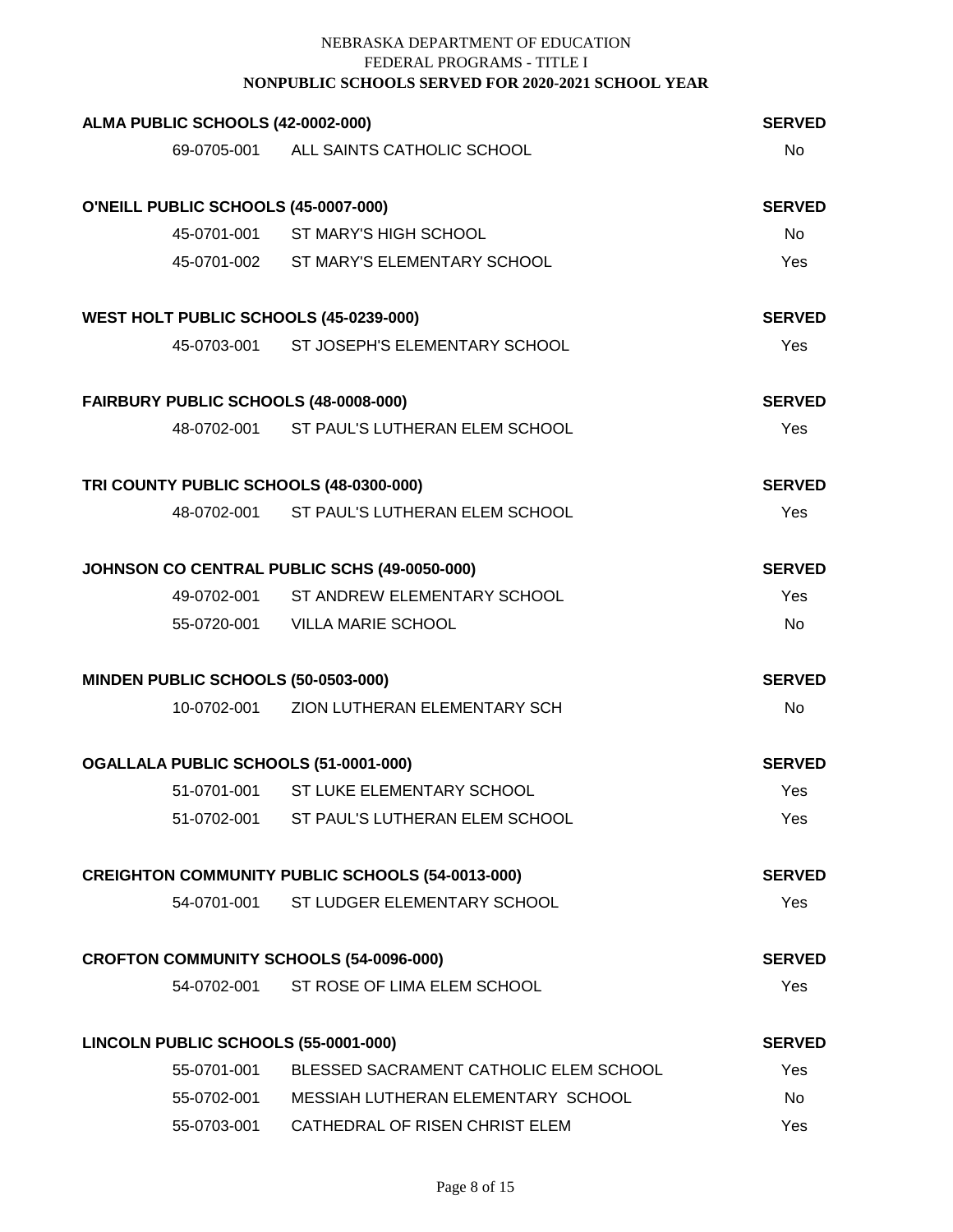| 55-0704-001                                 | LINCOLN CHRISTIAN JR-SR HIGH                 | No            |
|---------------------------------------------|----------------------------------------------|---------------|
| 55-0704-002                                 | LINCOLN CHRISTIAN ELEM SCHOOL                | No            |
| 55-0706-001                                 | LINCOLN LUTHERAN HIGH SCHOOL                 | No            |
| 55-0706-002                                 | LINCOLN LUTHERAN MIDDLE SCHOOL               | No            |
| 55-0707-001                                 | PIUS X HIGH SCHOOL                           | No            |
| 55-0712-001                                 | ST JOHN'S ELEMENTARY SCHOOL                  | No            |
| 55-0715-001                                 | ST PATRICK CATHOLIC SCHOOL                   | Yes           |
| 55-0716-001                                 | ST TERESA ELEMENTARY SCHOOL                  | Yes           |
| 55-0717-001                                 | TRINITY LUTHERAN ELEM SCHOOL                 | Yes           |
| 55-0719-001                                 | ST JOSEPH'S CATHOLIC SCHOOL                  | No            |
| 55-0720-001                                 | <b>VILLA MARIE SCHOOL</b>                    | No            |
| 55-0728-001                                 | <b>FAITH LUTHERAN SCHOOL</b>                 | Yes           |
| 55-0753-001                                 | ST PETER'S CATHOLIC SCHOOL                   | No            |
| 55-0758-001                                 | NORTH AMERICAN MARTYRS SCHOOL                | Yes           |
| 55-0764-001                                 | CHRIST LINCOLN SCHOOLS                       | No            |
| 55-0766-001                                 | ST MICHAEL CATHOLIC SCHOOL                   | No.           |
| WAVERLY SCHOOL DISTRICT 145 (55-0145-000)   |                                              | <b>SERVED</b> |
|                                             | 55-0715-001 ST PATRICK CATHOLIC SCHOOL       | Yes           |
| MALCOLM PUBLIC SCHOOLS (55-0148-000)        |                                              | <b>SERVED</b> |
| 55-0758-001                                 | NORTH AMERICAN MARTYRS SCHOOL                | No            |
|                                             |                                              |               |
|                                             | RAYMOND CENTRAL PUBLIC SCHOOLS (55-0161-000) | <b>SERVED</b> |
|                                             | 55-0707-001 PIUS X HIGH SCHOOL               | No.           |
| 55-0717-001                                 | <b>TRINITY LUTHERAN ELEM SCHOOL</b>          | No.           |
|                                             | 78-0701-001 ST WENCESLAUS ELEMENTARY SCH     | Yes           |
|                                             | 78-0702-001 BISHOP NEUMANN HIGH SCHOOL       | <b>No</b>     |
| 78-0703-001                                 | ST JOHN NEPOMUCENE ELEM SCHOOL               | Yes           |
| NORTH PLATTE PUBLIC SCHOOLS (56-0001-000)   |                                              | <b>SERVED</b> |
| 56-0701-001                                 | OUR REDEEMER LUTHERAN ELEM SCH               | Yes           |
|                                             | 56-0702-001 ST PATRICK'S JR-SR HIGH SCHOOL   | Yes           |
|                                             | 56-0702-002 MC DAID ELEMENTARY SCHOOL        | Yes           |
| <b>MADISON PUBLIC SCHOOLS (59-0001-000)</b> |                                              | <b>SERVED</b> |

| NUNUSITI UDENU UUINUULU (UJ UUUT UUUT |                                | ------ |
|---------------------------------------|--------------------------------|--------|
| 59-0702-001                           | ST LEONARD'S ELEMENTARY SCHOOL | Yes    |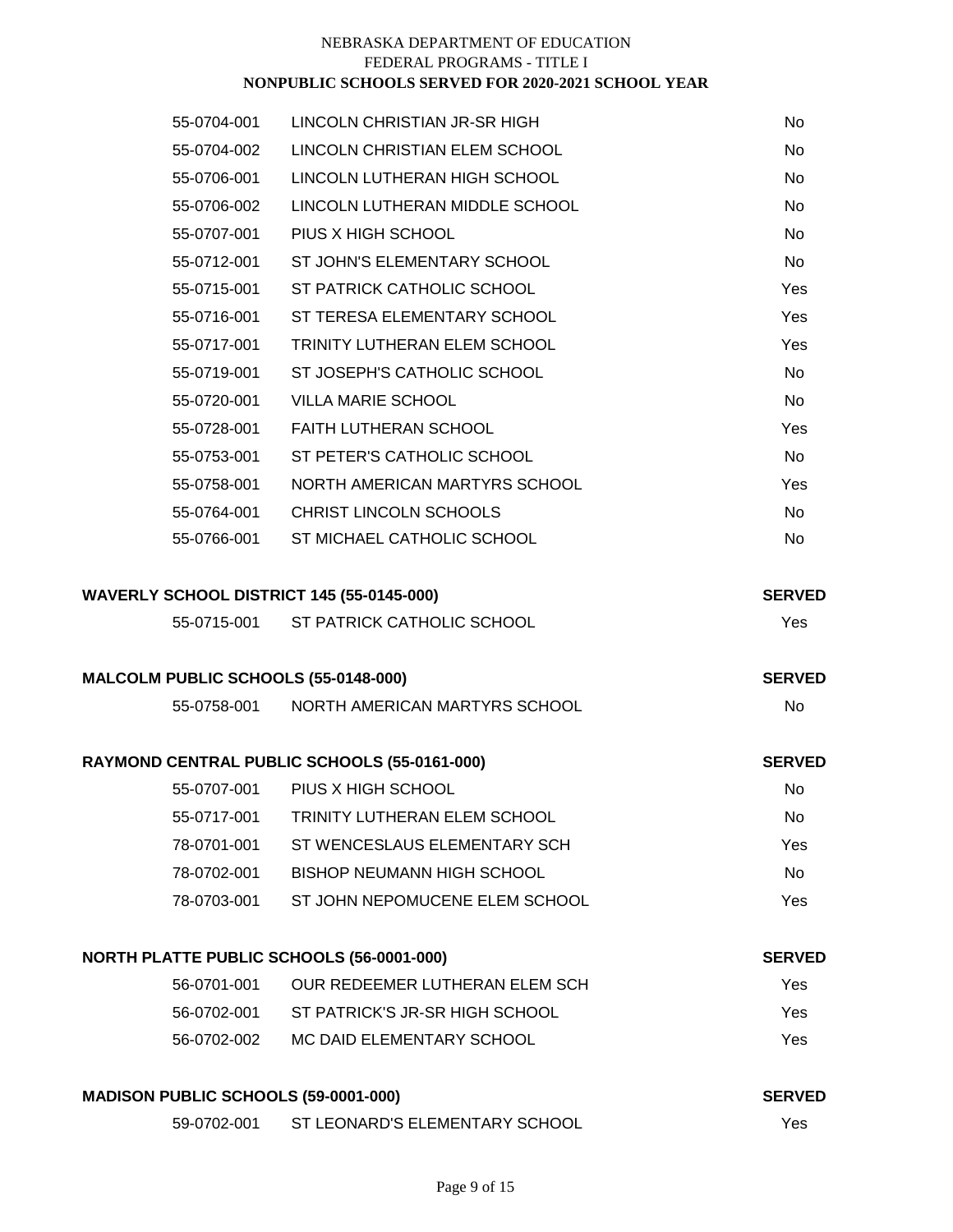| 59-0704-001 | NORFOLK CATHOLIC HIGH SCHOOL | No  |
|-------------|------------------------------|-----|
| 59-0706-001 | CHRIST LUTHERAN ELEM SCHOOL  | No. |
| 59-0714-001 | LUTHERAN HIGH NORTHEAST      | No. |
| 71-0708-001 | ST FRANCIS HIGH SCHOOL       | No. |
| 71-0708-002 | ST FRANCIS ELEMENTARY SCHOOL | No  |
|             |                              |     |

| NORFOLK PUBLIC SCHOOLS (59-0002-000)             |                                             | <b>SERVED</b> |
|--------------------------------------------------|---------------------------------------------|---------------|
| 59-0704-001                                      | NORFOLK CATHOLIC HIGH SCHOOL                | No            |
|                                                  | 59-0704-002 NORFOLK CATHOLIC ELEMENTARY     | Yes           |
| 59-0706-001                                      | CHRIST LUTHERAN ELEM SCHOOL                 | Yes           |
|                                                  | 59-0707-001 ST PAUL'S LUTHERAN ELEM SCHOOL  | <b>No</b>     |
|                                                  | 59-0708-001 ST JOHN LUTHERAN ELEM SCHOOL    | <b>No</b>     |
|                                                  | 59-0714-001 LUTHERAN HIGH NORTHEAST         | No            |
| <b>BATTLE CREEK PUBLIC SCHOOLS (59-0005-000)</b> |                                             | <b>SERVED</b> |
|                                                  | 59-0708-001 ST JOHN LUTHERAN ELEM SCHOOL    | Yes           |
| ELKHORN VALLEY SCHOOLS (59-0080-000)             |                                             | <b>SERVED</b> |
|                                                  | 02-0701-001 ST BONIFACE ELEMENTARY SCHOOL   | <b>No</b>     |
|                                                  | 02-0702-001 POPE JOHN XXIII HIGH SCHOOL     | No            |
|                                                  | 59-0706-001 CHRIST LUTHERAN ELEM SCHOOL     | Yes           |
| 59-0708-001                                      | ST JOHN LUTHERAN ELEM SCHOOL                | Yes           |
|                                                  | 59-0714-001 LUTHERAN HIGH NORTHEAST         | No            |
| TWIN RIVER PUBLIC SCHOOLS (63-0030-000)          |                                             | <b>SERVED</b> |
| 71-0704-001                                      | ST ISIDORE ELEMENTARY SCHOOL                | No            |
|                                                  | 71-0705-001 SCOTUS CENTRAL CATHOLIC         | No            |
|                                                  | JOHNSON-BROCK PUBLIC SCHOOLS (64-0023-000)  | <b>SERVED</b> |
| 66-0701-001                                      | LOURDES CENTRAL HIGH SCHOOL                 | No            |
|                                                  | 66-0701-003 LOURDES PRIMARY SCHOOL          | No            |
|                                                  | SYRACUSE-DUNBAR-AVOCA SCHOOLS (66-0027-000) | <b>SERVED</b> |
| 66-0701-004                                      | LOURDES CENTRAL MIDDLE SCHOOL               | No            |
| NEBRASKA CITY PUBLIC SCHOOLS (66-0111-000)       |                                             | <b>SERVED</b> |
|                                                  | 66-0701-001 LOURDES CENTRAL HIGH SCHOOL     | No            |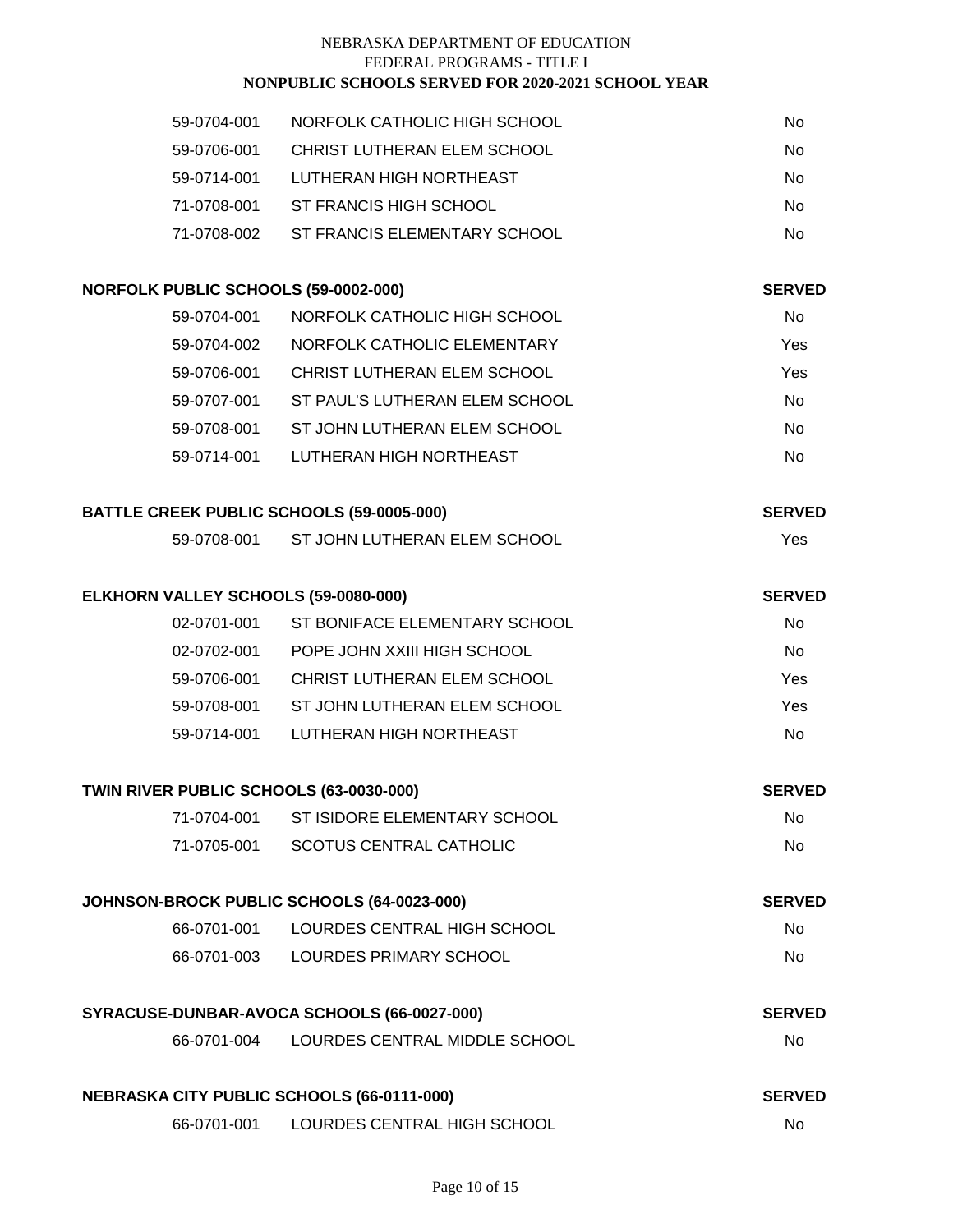|                                             | 66-0701-003 LOURDES PRIMARY SCHOOL        | Yes           |
|---------------------------------------------|-------------------------------------------|---------------|
|                                             | 66-0701-004 LOURDES CENTRAL MIDDLE SCHOOL | Yes           |
| <b>PALMYRA DISTRICT O R 1 (66-0501-000)</b> |                                           | <b>SERVED</b> |
|                                             | 55-0706-001 LINCOLN LUTHERAN HIGH SCHOOL  | No            |
| HOLDREGE PUBLIC SCHOOLS (69-0044-000)       |                                           | <b>SERVED</b> |
|                                             | 10-0702-001 ZION LUTHERAN ELEMENTARY SCH  | <b>No</b>     |
|                                             | 69-0705-001 ALL SAINTS CATHOLIC SCHOOL    | <b>No</b>     |
| PIERCE PUBLIC SCHOOLS (70-0002-000)         |                                           | <b>SERVED</b> |
|                                             | 70-0701-001 ZION LUTHERAN ELEMENTARY SCH  | Yes           |
| PLAINVIEW PUBLIC SCHOOLS (70-0005-000)      |                                           | <b>SERVED</b> |
|                                             | 70-0702-001 ZION LUTHERAN ELEMENTARY SCH  | Yes           |
| OSMOND COMMUNITY SCHOOLS (70-0542-000)      |                                           | <b>SERVED</b> |
|                                             | 70-0705-001 ST MARY ELEMENTARY SCHOOL     | Yes           |
| COLUMBUS PUBLIC SCHOOLS (71-0001-000)       |                                           | <b>SERVED</b> |
|                                             | 12-0701-001 AQUINAS HIGH SCHOOL           | <b>No</b>     |
|                                             | 71-0701-001 IMMANUEL LUTHERAN ELEM SCHOOL | Yes           |
|                                             | 71-0702-001 ST ANTHONY ELEMENTARY SCHOOL  | Yes           |
| 71-0703-001                                 | ST BONAVENTURE ELEM SCHOOL                | Yes           |
| 71-0704-001                                 | ST ISIDORE ELEMENTARY SCHOOL              | Yes           |
| 71-0705-001                                 | <b>SCOTUS CENTRAL CATHOLIC</b>            | No            |
| 71-0712-001                                 | <b>COLUMBUS CHRISTIAN SCHOOL</b>          | Yes           |
| LAKEVIEW COMMUNITY SCHOOLS (71-0005-000)    |                                           | <b>SERVED</b> |
| 71-0701-001                                 | IMMANUEL LUTHERAN ELEM SCHOOL             | Yes           |
|                                             | 71-0703-001 ST BONAVENTURE ELEM SCHOOL    | <b>No</b>     |
| 71-0705-001                                 | <b>SCOTUS CENTRAL CATHOLIC</b>            | <b>No</b>     |
| HUMPHREY PUBLIC SCHOOLS (71-0067-000)       |                                           | <b>SERVED</b> |
| 71-0705-001                                 | <b>SCOTUS CENTRAL CATHOLIC</b>            | No            |
|                                             | 71-0706-001 HOLY FAMILY HIGH SCHOOL       | No            |
| 71-0706-002                                 | HOLY FAMILY ELEMENTARY SCHOOL             | Yes           |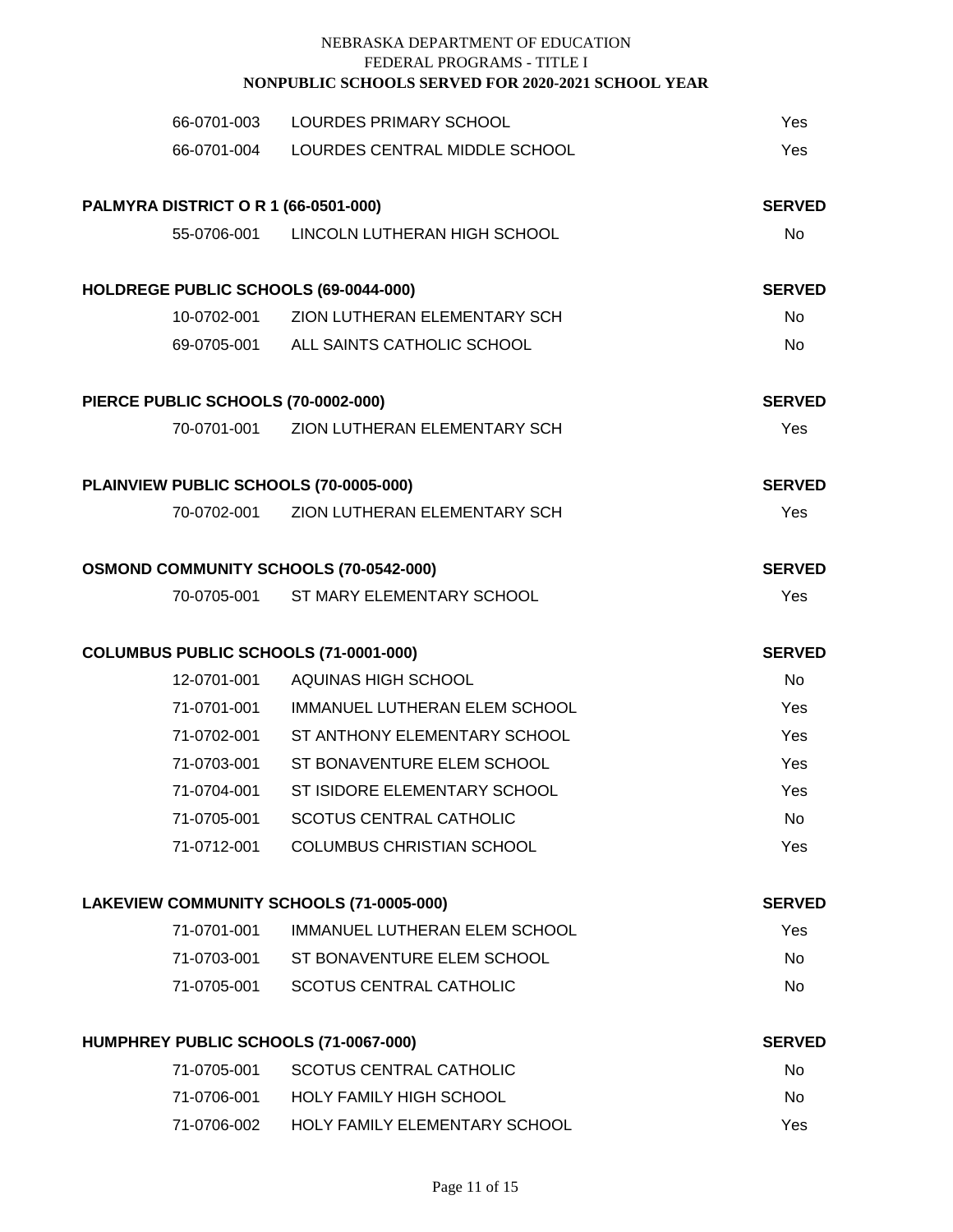|                                         | 71-0708-001 ST FRANCIS HIGH SCHOOL                | No            |
|-----------------------------------------|---------------------------------------------------|---------------|
|                                         | 71-0708-002 ST FRANCIS ELEMENTARY SCHOOL          | Yes           |
| OSCEOLA PUBLIC SCHOOLS (72-0019-000)    |                                                   | <b>SERVED</b> |
|                                         | 12-0701-001 AQUINAS HIGH SCHOOL                   | No            |
|                                         | SHELBY - RISING CITY PUBLIC SCHOOLS (72-0032-000) | <b>SERVED</b> |
|                                         | 12-0701-001 AQUINAS HIGH SCHOOL                   | <b>No</b>     |
|                                         | 12-0701-002 ST MARY'S ELEMENTARY SCHOOL           | Yes           |
|                                         | 12-0701-003 AQUINAS MIDDLE SCHOOL                 | No            |
| MC COOK PUBLIC SCHOOLS (73-0017-000)    |                                                   | <b>SERVED</b> |
|                                         | 73-0701-001 ST PATRICK'S ELEMENTARY SCHOOL        | Yes           |
| FALLS CITY PUBLIC SCHOOLS (74-0056-000) |                                                   | <b>SERVED</b> |
|                                         | 74-0702-001 SACRED HEART SECONDARY SCHOOL         | No            |
|                                         | 74-0702-002 SACRED HEART ELEMENTARY SCHOOL        | Yes           |
| CRETE PUBLIC SCHOOLS (76-0002-000)      |                                                   | <b>SERVED</b> |
|                                         | 76-0701-001 ST JAMES ELEMENTARY SCHOOL            | Yes           |
|                                         | 80-0701-002 ST JOHN LUTHERAN ELEM SCHOOL          | No            |
| BELLEVUE PUBLIC SCHOOLS (77-0001-000)   |                                                   | <b>SERVED</b> |
|                                         | 28-0719-001 GOOD SHEPHERD ELEMENTARY SCH          | No            |
|                                         | 28-0720-001 HOLY CROSS CATHOLIC SCHOOL            | No            |
| 28-0727-001                             | <b>MARY OUR QUEEN ELEM SCHOOL</b>                 | No            |
| 28-0736-001                             | OUR LADY OF LOURDES ELEM SCH                      | No            |
| 28-0751-001                             | ST GERALD ELEMENTARY SCHOOL                       | No.           |
| 28-0759-001                             | STS PETER & PAUL ELEM SCHOOL                      | No            |
| 28-0760-001                             | ST PHILIP NERI ELEM SCHOOL                        | No.           |
| 28-0765-001                             | ST THOMAS MORE ELEM SCHOOL                        | Yes           |
| 28-0787-001                             | THE DUAL LANGUAGE ACADEMY                         | No.           |
| 77-0701-001                             | ST MARY ELEMENTARY SCHOOL                         | Yes           |
| 77-0702-001                             | ST BERNADETTE ELEMENTARY SCH                      | Yes           |
| 77-0706-001                             | ST MATTHEW THE EVANGELIST SCH                     | Yes           |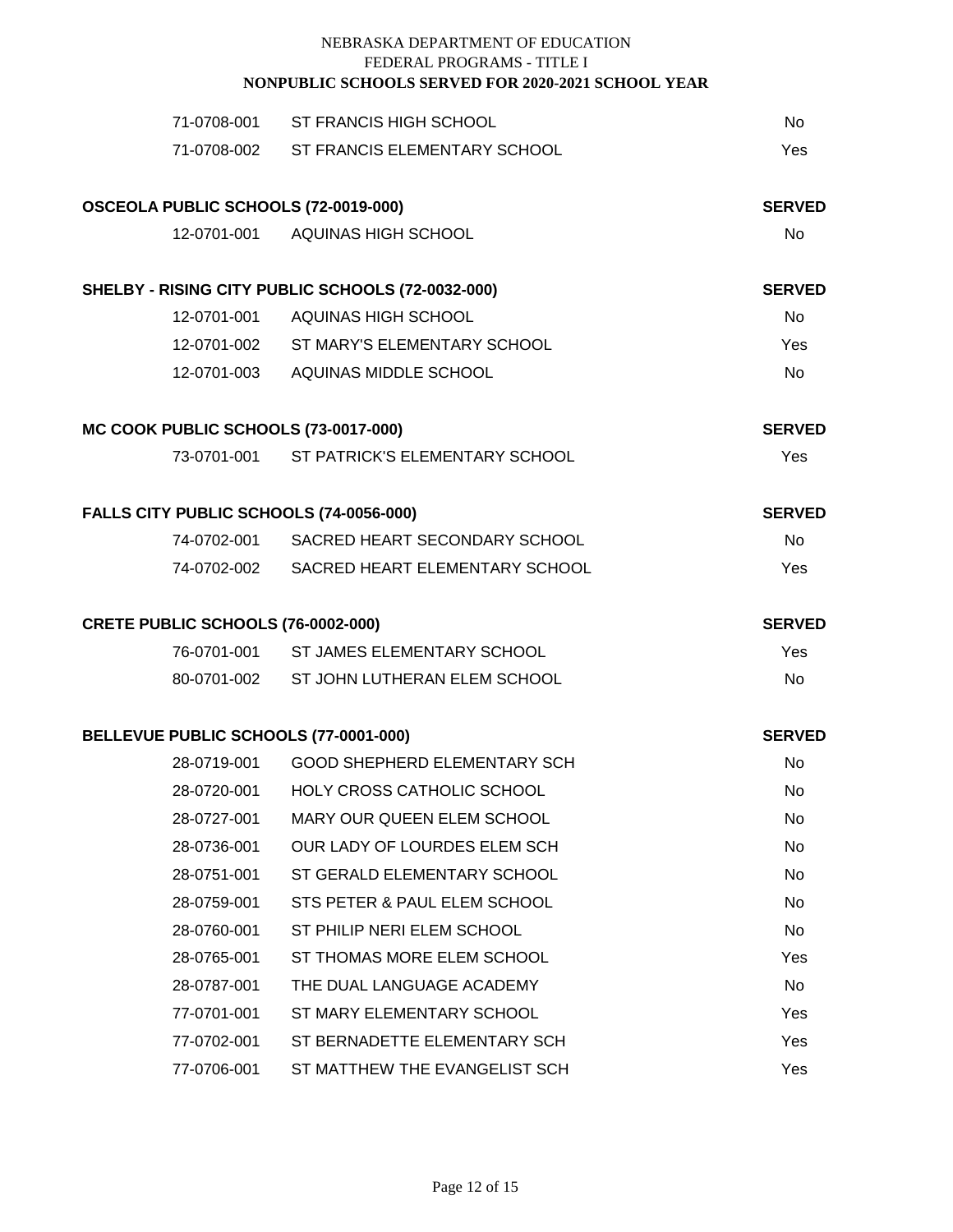|                                          | PAPILLION LA VISTA COMMUNITY SCHOOLS(77-0027-000) | <b>SERVED</b> |
|------------------------------------------|---------------------------------------------------|---------------|
| 28-0720-001                              | HOLY CROSS CATHOLIC SCHOOL                        | <b>No</b>     |
|                                          | 28-0727-001 MARY OUR QUEEN ELEM SCHOOL            | Yes           |
|                                          | 28-0751-001 ST GERALD ELEMENTARY SCHOOL           | No            |
| 28-0759-001                              | STS PETER & PAUL ELEM SCHOOL                      | Yes           |
|                                          | 28-0761-001 ST PIUS X / ST LEO ELEMENTARY         | Yes           |
| 28-0765-001                              | ST THOMAS MORE ELEM SCHOOL                        | Yes           |
| 28-0787-001                              | THE DUAL LANGUAGE ACADEMY                         | <b>No</b>     |
| 77-0701-001                              | ST MARY ELEMENTARY SCHOOL                         | No            |
| 77-0705-001                              | ST COLUMBKILLE ELEMENTARY SCH                     | Yes           |
| 77-0706-001                              | ST MATTHEW THE EVANGELIST SCH                     | Yes           |
| GRETNA PUBLIC SCHOOLS (77-0037-000)      |                                                   | <b>SERVED</b> |
| 28-0787-001                              | THE DUAL LANGUAGE ACADEMY                         | No            |
| WAHOO PUBLIC SCHOOLS (78-0039-000)       |                                                   | <b>SERVED</b> |
| 78-0701-001                              | ST WENCESLAUS ELEMENTARY SCH                      | Yes           |
|                                          | 78-0702-001 BISHOP NEUMANN HIGH SCHOOL            | <b>No</b>     |
| 78-0703-001                              | ST JOHN NEPOMUCENE ELEM SCHOOL                    | No            |
| SCOTTSBLUFF PUBLIC SCHOOLS (79-0032-000) |                                                   | <b>SERVED</b> |
|                                          | 79-0702-001 ST AGNES ELEMENTARY SCHOOL            | <b>No</b>     |
| SEWARD PUBLIC SCHOOLS (80-0009-000)      |                                                   | <b>SERVED</b> |
| 12-0701-001                              | AQUINAS HIGH SCHOOL                               | No            |
| 12-0701-002                              | ST MARY'S ELEMENTARY SCHOOL                       | <b>No</b>     |
| 12-0701-003                              | AQUINAS MIDDLE SCHOOL                             | No            |
| 55-0706-001                              | LINCOLN LUTHERAN HIGH SCHOOL                      | No            |
| 80-0701-002                              | ST JOHN LUTHERAN ELEM SCHOOL                      | Yes           |
| 80-0703-001                              | OUR REDEEMER LUTHERAN ELEM SCH                    | Yes           |
| 80-0704-001                              | ST PAUL'S LUTHERAN ELEM SCHOOL                    | <b>No</b>     |
| 80-0710-001                              | ST VINCENT DEPAUL CATHOLIC SCH                    | Yes           |
| CENTENNIAL PUBLIC SCHOOLS (80-0567-000)  |                                                   | <b>SERVED</b> |
|                                          | 55-0706-001 LINCOLN LUTHERAN HIGH SCHOOL          | $N_{\Omega}$  |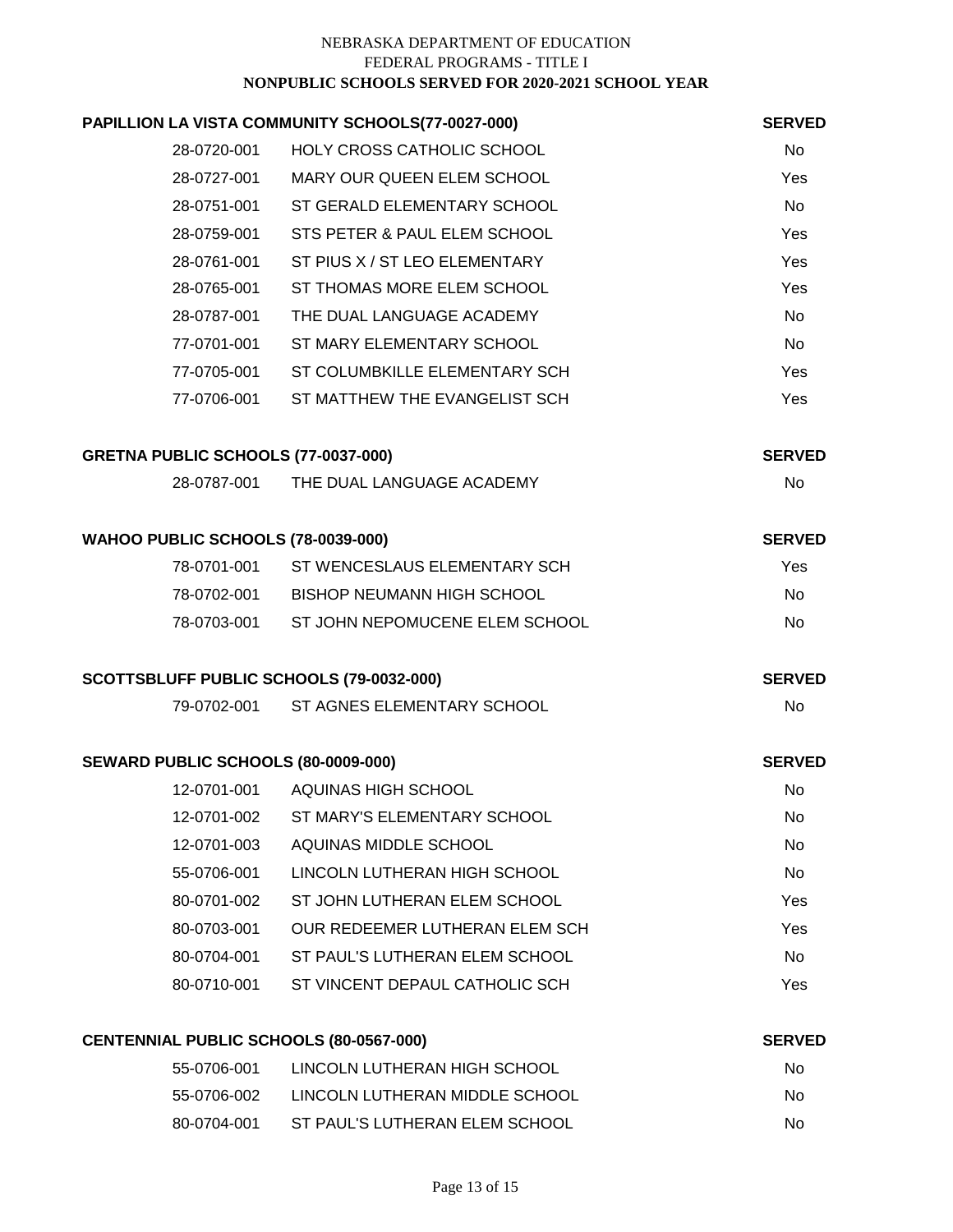| 93-0701-001                                        | EMMANUEL-FAITH LUTHERAN SCHOOL             | No         |
|----------------------------------------------------|--------------------------------------------|------------|
| 93-0703-001                                        | NEBRASKA EV LUTHERAN HIGH                  | No         |
| 93-0703-002                                        | TRINITY LUTHERAN GRADE SCHOOL              | Yes        |
| STANTON COMMUNITY SCHOOLS (84-0003-000)            | <b>SERVED</b>                              |            |
|                                                    | 59-0704-001 NORFOLK CATHOLIC HIGH SCHOOL   | No         |
|                                                    | 59-0714-001 LUTHERAN HIGH NORTHEAST        | No         |
| DESHLER PUBLIC SCHOOLS (85-0060-000)               | <b>SERVED</b>                              |            |
|                                                    | 85-0703-001 DESHLER LUTHERAN ELEM SCHOOL   | Yes        |
| THAYER CENTRAL COMMUNITY SCHS (85-0070-000)        | <b>SERVED</b>                              |            |
| 85-0703-001                                        | DESHLER LUTHERAN ELEM SCHOOL               | No         |
| BRUNING-DAVENPORT UNIFIED SYS (85-2001-000)        | <b>SERVED</b>                              |            |
|                                                    | 85-0703-001 DESHLER LUTHERAN ELEM SCHOOL   | <b>Yes</b> |
| PENDER PUBLIC SCHOOLS (87-0001-000)                | <b>SERVED</b>                              |            |
|                                                    | 87-0701-001 ST AUGUSTINE ELEMENTARY SCHOOL | <b>No</b>  |
| WALTHILL PUBLIC SCHOOLS (87-0013-000)              | <b>SERVED</b>                              |            |
|                                                    | 87-0701-001 ST AUGUSTINE ELEMENTARY SCHOOL | <b>Yes</b> |
| UMO N HO N NATION PUBLIC SCHS (87-0016-000)        | <b>SERVED</b>                              |            |
| 87-0701-001                                        | ST AUGUSTINE ELEMENTARY SCHOOL             | Yes        |
| WINNEBAGO PUBLIC SCHOOLS DISTRICT 17 (87-0017-000) | <b>SERVED</b>                              |            |
| 87-0701-001                                        | ST AUGUSTINE ELEMENTARY SCHOOL             | Yes        |
| ORD PUBLIC SCHOOLS (88-0005-000)                   | <b>SERVED</b>                              |            |
|                                                    | 88-0701-001 ST MARY'S ELEMENTARY SCHOOL    | Yes        |
| BLAIR COMMUNITY SCHOOLS (89-0001-000)              | <b>SERVED</b>                              |            |
| 28-0740-001                                        | RONCALLI CATHOLIC HIGH SCHOOL              | No         |
| <b>WAYNE COMMUNITY SCHOOLS (90-0017-000)</b>       | <b>SERVED</b>                              |            |
| 90-0702-001                                        | ST MARY'S CATHOLIC SCHOOL                  | Yes        |